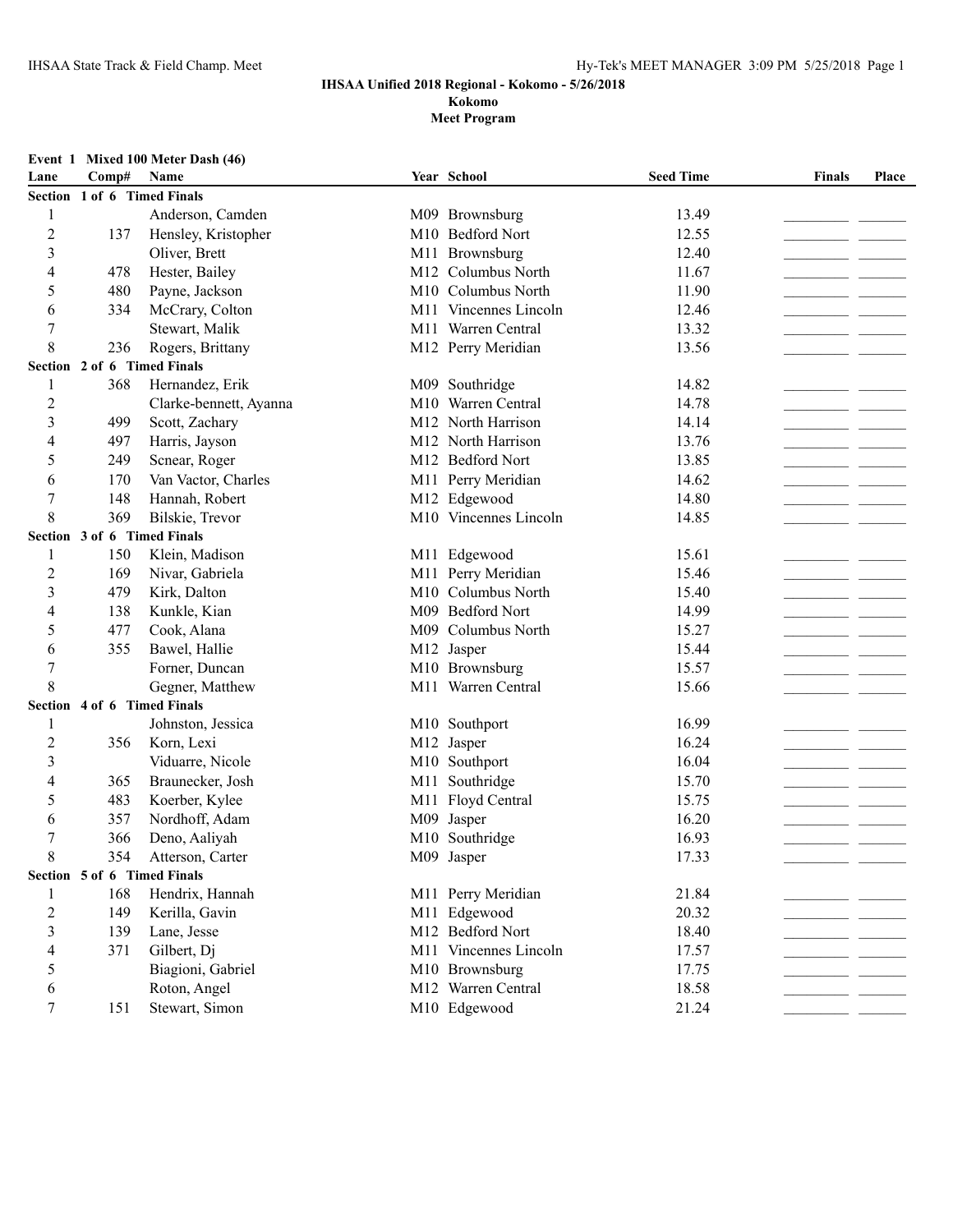**Kokomo**

|                |                             | Section 6 of 6 Timed Finals(Event 1 Mixed 100 Meter Dash (46)) |     |                       |                  |               |              |
|----------------|-----------------------------|----------------------------------------------------------------|-----|-----------------------|------------------|---------------|--------------|
| 1              | 370                         | Garner, Jake                                                   |     | M09 Vincennes Lincoln | 40.10            |               |              |
| 2              |                             | McDonald, Cassidy                                              | M11 | Southport             | 24.47            |               |              |
| 3              | 484                         | Shaffer, Andrew                                                |     | M12 Floyd Central     | 23.76            |               |              |
| 4              | 481                         | Alexande, Jacob                                                | M12 | Floyd Central         | 22.67            | - -           |              |
| 5              |                             | Percifield, Olyvia                                             | M09 | Southport             | 22.98            |               |              |
| 6              | 367                         | Garrison, Zackary                                              | M11 | Southridge            | 23.86            |               |              |
| 7              | 498                         | Payton, Chelsea                                                |     | M09 North Harrison    | 25.37            |               |              |
|                |                             | Event 2 Mixed 400 Meter Dash (47)                              |     |                       |                  |               |              |
| Lane           | Comp#                       | Name                                                           |     | Year School           | <b>Seed Time</b> | <b>Finals</b> | <b>Place</b> |
|                | Section 1 of 6 Timed Finals |                                                                |     |                       |                  |               |              |
| $\mathbf{1}$   |                             | Clark, Tyler                                                   |     | M12 Warren Central    | 1:00.66          |               |              |
| $\overline{c}$ |                             | Priso batoum, Elie jeff                                        |     | M10 Warren Central    | 59.22            |               |              |
| 3              | 515                         | Wilson, Max                                                    |     | M09 Columbus North    | 58.87            |               |              |
| 4              |                             | Ball, DeAnte                                                   |     | M10 Brownsburg        | 54.52            |               |              |
| 5              | 512                         | Gill, Ross                                                     |     | M12 Columbus North    | 55.93            |               |              |
| 6              | 387                         | Hurm, Kadon                                                    |     | M10 Jasper            | 59.04            |               |              |
| 7              | 389                         | Williams, Sam                                                  |     | M12 Jasper            | 59.79            |               |              |
| 8              | 193                         | Heckman, Austin                                                |     | M11 Edgewood          | 1:00.83          |               |              |
|                | Section 2 of 6 Timed Finals |                                                                |     |                       |                  |               |              |
| 1              | 194                         | Love, Garrett                                                  |     | M11 Edgewood          | 1:06.23          |               |              |
| 2              | 191                         | Evans, Drake                                                   |     | M09 Edgewood          | 1:05.30          |               |              |
| 3              | 530                         | Burgher, Marcus                                                |     | M10 North Harrison    | 1:04.38          |               |              |
| 4              |                             | Perry, Andrew                                                  |     | M09 Brownsburg        | 1:03.00          |               |              |
| 5              | 182                         | Adkisson, Dominic                                              | M11 | <b>Bedford Nort</b>   | 1:04.18          |               |              |
| 6              | 513                         | Holley, Josh                                                   |     | M12 Columbus North    | 1:04.79          |               |              |
| 7              | 393                         | Miller, Tristen                                                |     | M12 Southridge        | 1:05.30          |               |              |
| 8              | 185                         | Storms, Peyton                                                 |     | M11 Bedford Nort      | 1:06.25          |               |              |
|                | Section 3 of 6 Timed Finals |                                                                |     |                       |                  |               |              |
| 1              | 386                         | Allen, Patrick                                                 |     | M09 Jasper            | 1:16.29          |               |              |
| 2              | 516                         | Campbell, Avery                                                |     | M09 Floyd Central     | 1:12.90          |               |              |
| 3              | 373                         | Williams, Trevor                                               |     | M11 Vincennes Lincoln | 1:08.56          |               |              |
| 4              | 184                         | Fitzpatrick, Tyler                                             |     | M10 Bedford Nort      | 1:06.63          | - -           |              |
| 5              | 397                         | Combs, Evan                                                    |     | M11 Vincennes Lincoln | 1:07.81          | - -           |              |
| 6              |                             | Holton, Lawrance                                               |     | M12 Warren Central    | 1:12.26          |               |              |
| 7              |                             | Quakenbush, Jessica                                            | M10 | Southport             | 1:15.06          |               |              |
| 8              |                             | Peterson, Charles                                              |     | M12 Warren Central    | 1:17.06          | $\sim$        |              |
|                | Section 4 of 6 Timed Finals |                                                                |     |                       |                  |               |              |
| 1              |                             | Fruits, Walker                                                 |     | M09 Brownsburg        | 1:24.51          |               |              |
| $\overline{c}$ | 394                         | Nichols, Maria                                                 |     | M10 Southridge        | 1:22.98          |               |              |
| 3              |                             | Henderson, Janice                                              |     | M12 Floyd Central     | 1:22.00          |               |              |
| 4              | 192                         | Glidden, Eric                                                  |     | M12 Edgewood          | 1:17.60          |               |              |
| 5              |                             | Matlock, Alison                                                |     | M12 Southport         | 1:20.37          |               |              |
| 6              | 517                         | Meunier, McKenna                                               |     | M12 Floyd Central     | 1:22.22          |               |              |
| 7              | 395                         | Schepers, Kylie                                                |     | M10 Southridge        | 1:23.92          |               |              |
| 8              | 398                         | Crosby, Morgan                                                 |     | M09 Vincennes Lincoln | 1:25.09          |               |              |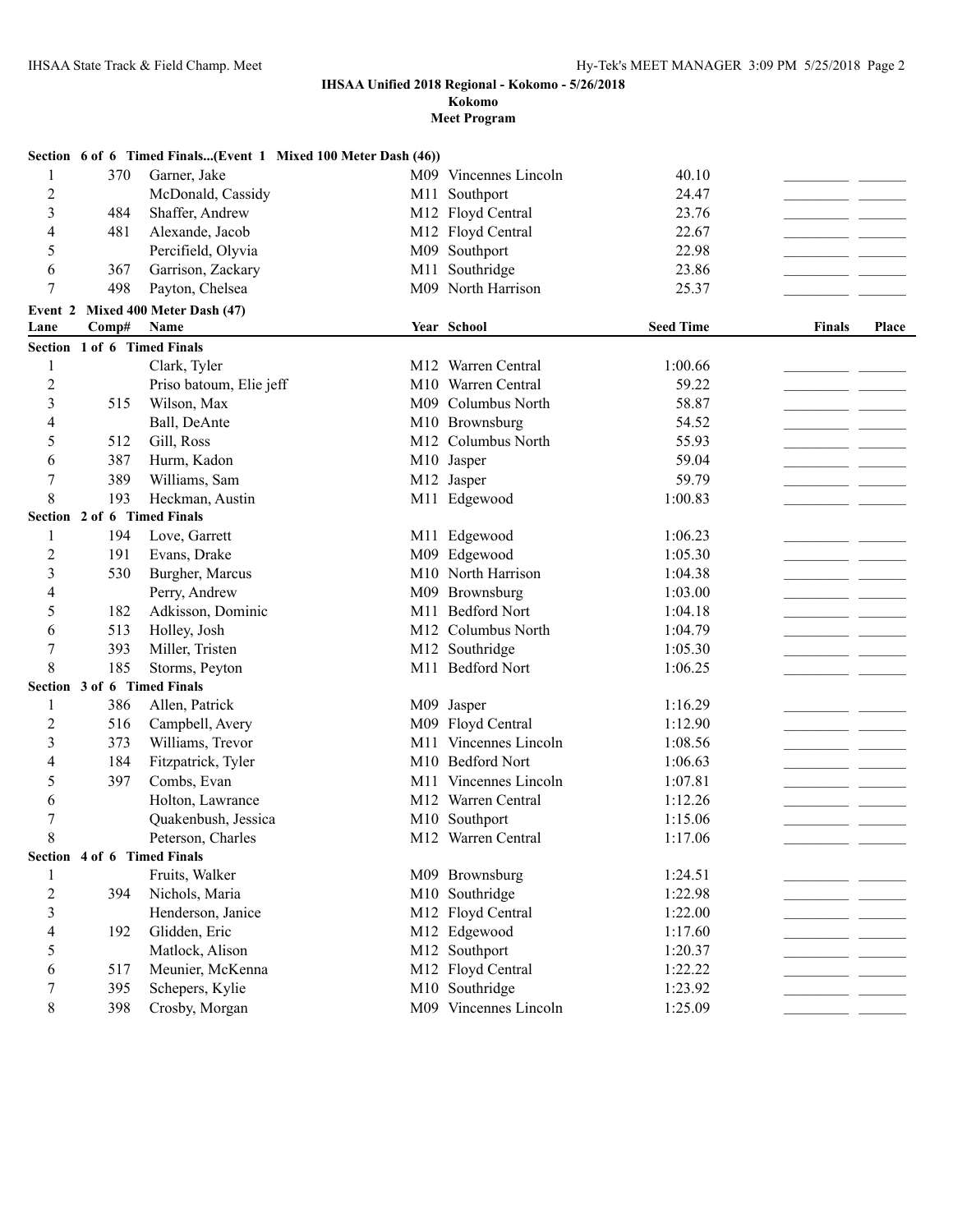5) Ayala, Lazaro 12 6) Priso batoum, Elie jeff 10

#### **IHSAA Unified 2018 Regional - Kokomo - 5/26/2018**

## **Kokomo**

|                |                             |                                     | Section 5 of 6 Timed Finals(Event 2 Mixed 400 Meter Dash (47)) |                                                    |                                   |               |       |
|----------------|-----------------------------|-------------------------------------|----------------------------------------------------------------|----------------------------------------------------|-----------------------------------|---------------|-------|
| 1              | 388                         | Mundy, Klayton                      |                                                                | M09 Jasper                                         | 1:39.28                           |               |       |
| $\overline{c}$ | 514                         | Watts, Randall                      |                                                                | M <sub>12</sub> Columbus North                     | 1:32.03                           |               |       |
| 3              | 532                         | Smith, Jordan                       |                                                                | M12 North Harrison                                 | 1:28.33                           |               |       |
| 4              | 208                         | Birge, Damon                        |                                                                | M12 Perry Meridian                                 | 1:26.55                           |               |       |
| 5              |                             | Onuorah, David                      |                                                                | M12 Brownsburg                                     | 1:27.38                           |               |       |
| 6              | 209                         | Hirlston, Ryan                      |                                                                | M10 Perry Meridian                                 | 1:28.77                           |               |       |
| $\overline{7}$ | 518                         | Schindler, Brayden                  |                                                                | M09 Floyd Central                                  | 1:38.06                           |               |       |
| 8              |                             | Brock, Anijo                        |                                                                | M11 Bedford Nort                                   | 1:41.66                           |               |       |
| Section        | 6 of 6 Timed Finals         |                                     |                                                                |                                                    |                                   |               |       |
| 1              | 372                         | Scott, Becca                        |                                                                | M12 Vincennes Lincoln                              | 2:20.97                           |               |       |
| $\overline{c}$ | 210                         | Kavanaugh, Caroline                 |                                                                | M12 Perry Meridian                                 | 1:57.38                           |               |       |
| 3              |                             | Beikman, Cateline                   |                                                                | M09 Southport                                      | 1:48.61                           |               |       |
| 4              |                             | Rodriguez, Valeria                  | M11                                                            | Southport                                          | 1:42.70                           |               |       |
| 5              | 211                         | Kreuzman, Abigail                   |                                                                | M10 Perry Meridian                                 | 1:46.92                           |               |       |
| 6              | 531                         | Colin, Dillyan                      |                                                                | M12 North Harrison                                 | 1:51.39                           |               |       |
| 7              | 396                         | Vazquez, Marlene                    |                                                                | M12 Southridge                                     | 2:13.99                           |               |       |
| Event 3        |                             | Mixed 4x100 Meter Relay (22)        |                                                                |                                                    |                                   |               |       |
| Lane           | Comp#                       | <b>Team</b>                         |                                                                | Relay                                              | <b>Seed Time</b>                  | <b>Finals</b> | Place |
|                | Section 1 of 4 Timed Finals |                                     |                                                                |                                                    |                                   |               |       |
| $\overline{2}$ |                             | Edgewood                            |                                                                | A                                                  | 55.85                             |               |       |
|                |                             | 1) #258 Banister, Cameron 11        | 2) #192 Glidden, Eric 12                                       | 3) #193 Heckman, Austin 11                         | 4) #194 Love, Garrett 11          |               |       |
|                |                             | 5) #148 Hannah, Robert 12           |                                                                |                                                    |                                   |               |       |
| 3              |                             | Vincennes Lincoln                   |                                                                | A                                                  | 55.66                             |               |       |
|                | 1) #371 Gilbert, Dj 11      |                                     | 2) #436 Haskins, Dylan 10                                      | 3) #334 McCrary, Colton 11                         | 4) #373 Williams, Trevor 11       |               |       |
|                |                             | 5) #369 Bilskie, Trevor 10          | 6) #370 Garner, Jake 09                                        |                                                    |                                   |               |       |
| 4              |                             | <b>Bedford North Lawrence</b>       |                                                                | $\mathbf{A}$                                       | 51.66                             |               |       |
|                |                             | 1) #247 Branham, Gavin 10           | 2) #137 Hensley, Kristopher 10                                 | 3) #140 Lee, Ray 11                                | 4) #185 Storms, Peyton 11         |               |       |
|                |                             | 5) #184 Fitzpatrick, Tyler 10       | 6) #248 Johnson, Ian 11                                        | 7) #249 Scnear, Roger 12                           |                                   |               |       |
| 5              |                             | Columbus North                      |                                                                | $\mathbf{A}$                                       | 53.21                             |               |       |
|                |                             | 1) #543 Ashcroft, Anthony 10        | 2) #544 Boldrey, Matt 12<br>$6$ ) #546 Ashcroft, Devin 11      | 3) #512 Gill, Ross 12<br>7) #480 Payne, Jackson 10 | 4) #513 Holley, Josh 12           |               |       |
|                |                             | 5) #545 Algee, Noah 11              |                                                                |                                                    | 8) #514 Watts, Randall 12         |               |       |
| 6              |                             | Jasper<br>1) #386 Allen, Patrick 09 | 2) #427 Chatman, Antwan 12                                     | $\mathbf{A}$<br>3) #387 Hurm, Kadon 10             | 53.58<br>4) #389 Williams, Sam 12 |               |       |
|                |                             | 5) #428 DeLacruz, Abraham 10        | 6) #429 DeLaCruz, Frank 12                                     |                                                    |                                   |               |       |
| 7              |                             | Warren Central                      |                                                                | A                                                  | 56.14                             |               |       |
|                |                             | 1) Clark, Tyler 12                  | 2) Dao, Branson 09                                             | 3) Holton, Lawrance 12                             | 4) Stewart, Malik 11              |               |       |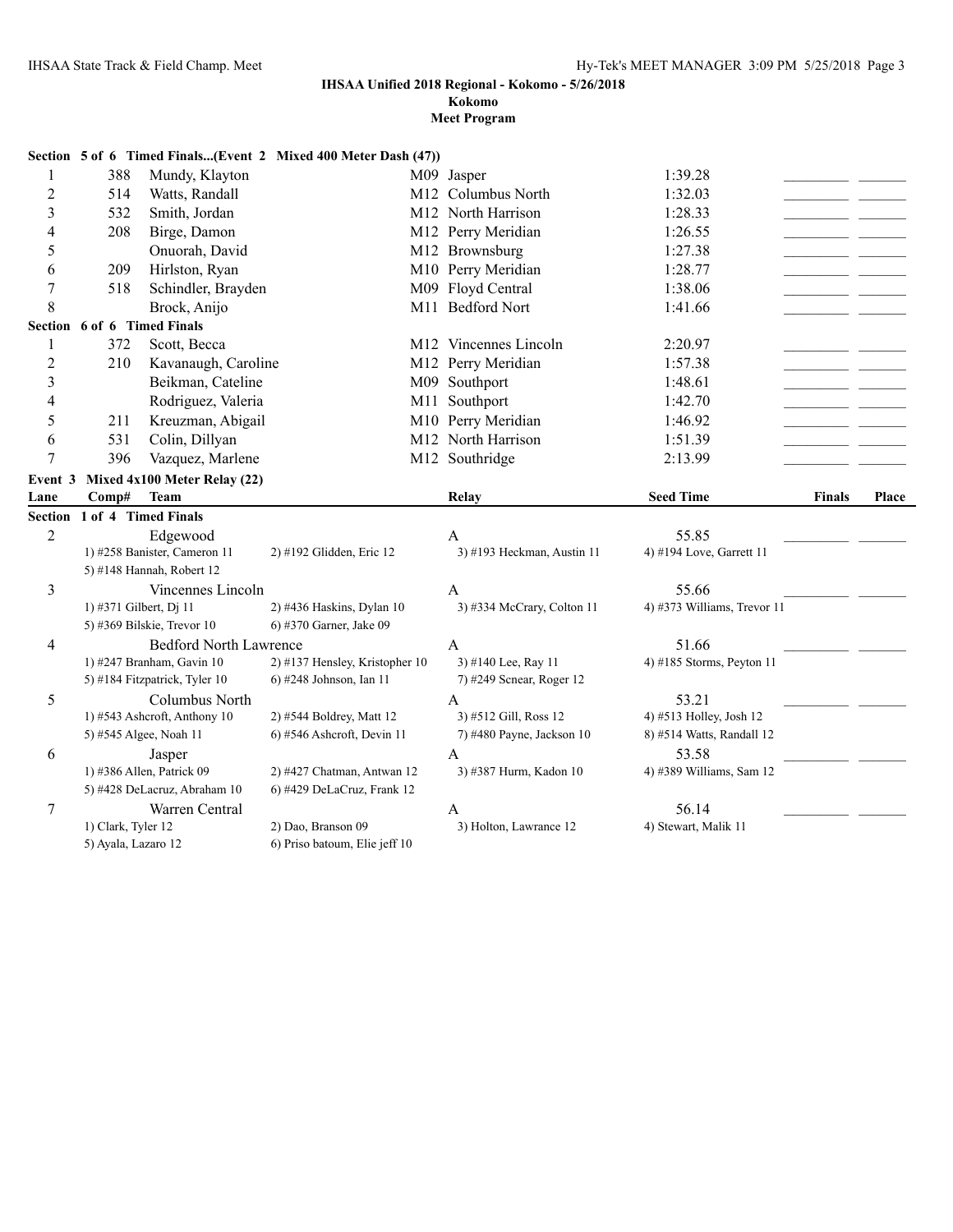## **Kokomo**

#### **Meet Program**

#### **Section 2 of 4 Timed Finals...(Event 3 Mixed 4x100 Meter Relay (22))**

| $\overline{2}$ | Floyd Central                  |                                | A                               | 1:05.81                       |
|----------------|--------------------------------|--------------------------------|---------------------------------|-------------------------------|
|                | 1) #547 Brown, Eligh 09        | 2) #548 Deluca, Mac 09         | 3) #549 Shaffer, Zack 12        | 4) #550 Yochum, Ryan 12       |
| 3              | Southport                      |                                | A                               | 1:02.80                       |
|                | 1) Faulkner, Coltin 12         | 2) McDonald, Daniel 10         | 3) Sexton, Alex 10              | 4) Tracy, Justin 11           |
|                | 5) Tajonar, Abel 11            |                                |                                 |                               |
| 4              | Perry Meridian                 |                                | $\mathbf{A}$                    | 56.62                         |
|                | 1) #272 Hardcastle, Tyler 12   | 2) #273 Harris, Raylin 12      | 3) #170 Van Vactor, Charles 11  | 4) #274 Hagemeier, Brennan 11 |
|                | 5) #171 Vaux, Nicholas 12      | 6) #209 Hirlston, Ryan 10      |                                 |                               |
| 5              | Southridge                     |                                | A                               | 58.36                         |
|                | 1) #434 Ash, Travis 12         | 2) #365 Braunecker, Josh 11    | 3) #368 Hernandez, Erik 09      | 4) #435 Hurt, Jacob 11        |
| 6              | Brownsburg                     |                                | A                               | 59.86                         |
|                | 1) Ball, DeAnte 10             | 2) Fruits, Walker 09           | 3) Oliver, Brett 11             | 4) Onuorah, David 12          |
|                | 5) Biagioni, Gabriel 10        |                                |                                 |                               |
| $\tau$         | North Harrison                 |                                | A                               | 1:09.48                       |
|                | 1) #559 Walton, Zachariah 12   | 2) #557 Hornick, Anthony 09    | 3) #558 Robertson, Luke 10      | 4) Wilcher, Alexandria 12     |
|                | 5) #610 Schroering, Abigail 10 |                                |                                 |                               |
| Section        | 3 of 4 Timed Finals            |                                |                                 |                               |
| $\overline{c}$ | Southridge                     |                                | B                               | 1:52.60                       |
|                | 1) #366 Deno, Aaliyah 10       | 2) #407 Dubon, Sandra 09       | 3) #408 Gordon, Molly 11        | 4) #396 Vazquez, Marlene 12   |
| 3              | Floyd Central                  |                                | B                               | 1:21.95                       |
|                | 1) #572 Gibson, Kylie 12       | 2) #573 Melton, Hannah 12      | 3) #574 Roberts, Gracie 10      | 4) #575 Stocksdale, Hallie 09 |
| 4              | Perry Meridian                 |                                | $\overline{B}$                  | 1:16.24                       |
|                | 1) #234 Bromund, Stefka 10     | 2) #235 Ray, Emily 12          | 3) #236 Rogers, Brittany 12     | 4) #237 Scales, Jacey 12      |
|                | 5) #239 Pipes, Savanna 10      | 6) #238 Monroe, Natalie 12     |                                 |                               |
| 5              | Vincennes Lincoln              |                                | B                               | 1:16.96                       |
|                | 1) #409 Mosley, Dakota 09      | 2) #410 Pfoff, Jessica 12      | 3) #372 Scott, Becca 12         | 4) #411 Thompson, Jayse 09    |
| 6              | Jasper                         |                                | B                               | 1:20.32                       |
|                | 1) #399 Henke, Kaitlyn 10      | 2) #400 Herzog, Summer 12      | 3) #401 Morrow, Bree 10         | 4) #402 Cortez, Jenny 09      |
|                | 5) #403 Begle, Kennedy 10      | 6) #404 Stork, Amy 12          |                                 |                               |
| Section        | 4 of 4 Timed Finals            |                                |                                 |                               |
| $\overline{c}$ | Warren Central                 |                                | B                               | 1:16.07                       |
|                | 1) Clarke-bennett, Ayanna 10   | 2) Roton, Angel 12             | 3) Waymire, Brinna 12           | 4) Westerfield, Shelby 10     |
|                | 5) Garrison, Kimberly 12       |                                |                                 |                               |
| 3              | Southport                      |                                | B                               | 1:13.69                       |
|                | 1) Beikman, Cateline 09        | 2) Karushis, Elizabeth 10      | 3) King, Desyrae 11             | 4) Lindbeck, Caitlin 10       |
|                | 5) Percifield, Olyvia 09       | 6) Quakenbush, Jessica 10      |                                 |                               |
| 4              | Columbus North                 |                                | $\overline{B}$                  | 1:03.63                       |
|                | 1) #565 Borger, Jenna 12       | 2) #566 Castaneda, Marisol 09  | 3) #477 Cook, Alana 09          | 4) #567 Tynan, Liz 12         |
|                | 5) #568 Patberg, Kelsey 12     | 6) #569 Patberg, Kenzie 12     | 7) #570 Satterfield, Cassidy 12 | 8) #571 Willaims, Grace 12    |
| 5              | <b>Bedford North Lawrence</b>  |                                | B                               | 1:06.99                       |
|                | 1) #284 Anderson, Allison 10   | 2) #285 Lane, Jenna 12         | 3) #286 Siedl, Kaiti 12         | 4) #287 Standifer, Haley 10   |
| 6              | Edgewood                       |                                | B                               | 1:10.33                       |
|                | 1) #223 Abel, Paige 11         | 2) #224 Druckery, Mackenzie 10 | 3) #225 Keller, Terry 12        | 4) #226 Shockney, Melea 12    |
|                | 5) #227 Anderson, Chelbie 10   |                                |                                 |                               |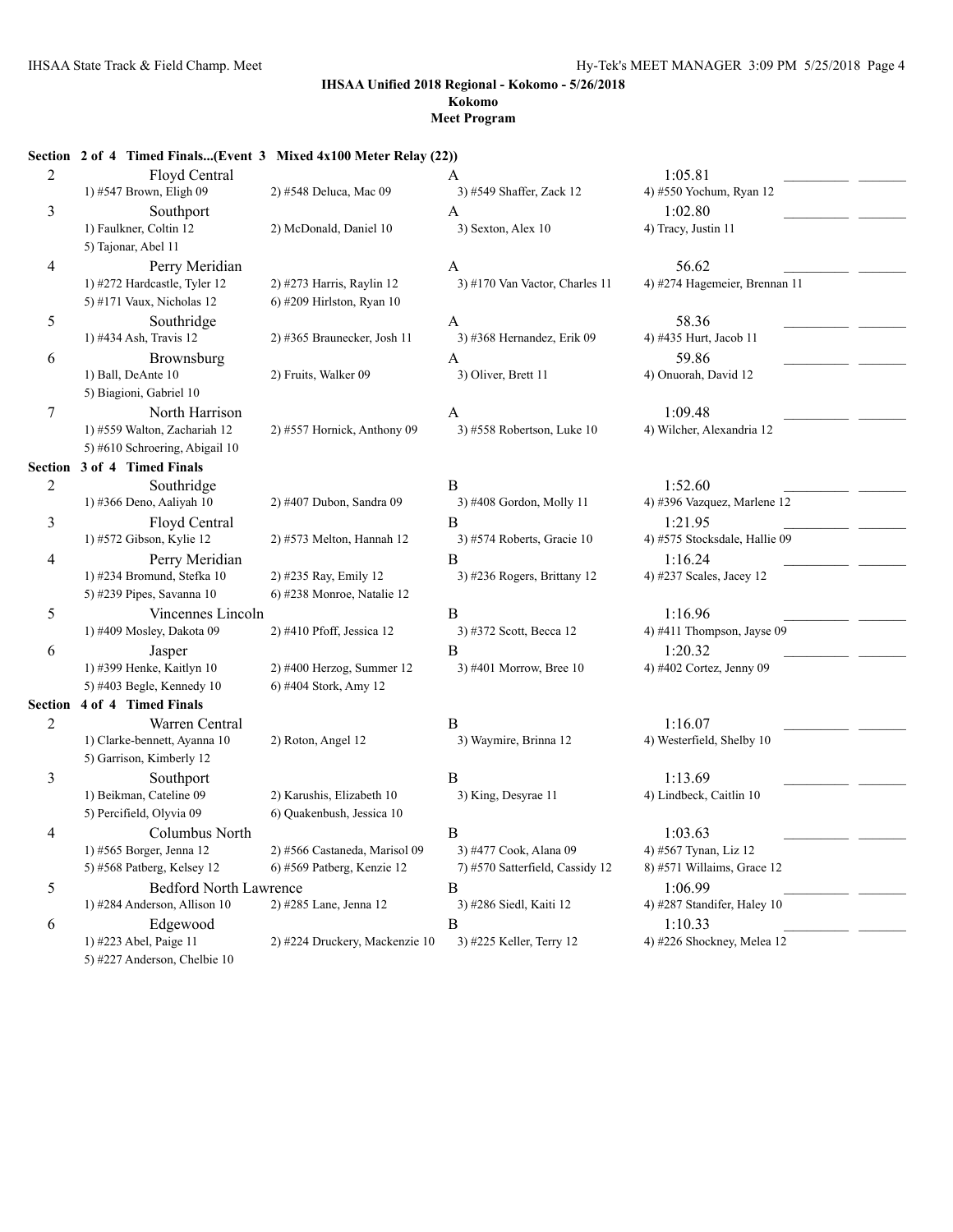### **IHSAA Unified 2018 Regional - Kokomo - 5/26/2018 Kokomo**

| Pos            | Comp#                | Event 4 Mixed Long Jump (47)<br>Name |     | Year School                             | <b>Seed Mark</b>   | Finals | Place |
|----------------|----------------------|--------------------------------------|-----|-----------------------------------------|--------------------|--------|-------|
|                | Flight 1 of 6 Finals |                                      |     |                                         |                    |        |       |
|                | 258                  | Banister, Cameron                    |     | M11 Edgewood                            | 17-11.00           |        |       |
| 2              | 247                  | Branham, Gavin                       |     | M10 Bedford Nort                        | 17-08.00           |        |       |
| 3              | 558                  | Robertson, Luke                      |     | M10 North Harrison                      | 17-06.75           |        |       |
| 4              | 478                  | Hester, Bailey                       |     | M12 Columbus North                      | 16-10.00           |        |       |
| 5              |                      | Moore, Ryus                          |     | M11 Brownsburg                          | 16-07.00           |        |       |
| 6              | 544                  | Boldrey, Matt                        |     | M12 Columbus North                      | 16-06.75           |        |       |
| 7              | 436                  | Haskins, Dylan                       |     | M10 Vincennes Lincoln                   | 16-01.50           |        |       |
| 8              | 530                  | Burgher, Marcus                      |     | M10 North Harrison                      | 14-11.00           |        |       |
|                | Flight 2 of 6 Finals |                                      |     |                                         |                    |        |       |
|                |                      | Huber, Drake                         |     | M10 Bedford Nort                        | 14-07.00           |        |       |
| 2              | 517                  | Meunier, McKenna                     |     | M12 Floyd Central                       | 12-10.75           |        |       |
| 3              |                      | Forner, Duncan                       |     | M10 Brownsburg                          | 12-08.00           |        |       |
| 4              | 394                  | Nichols, Maria                       |     | M10 Southridge                          | 12-01.50           |        |       |
| 5              | 226                  | Shockney, Melea                      |     | M12 Edgewood                            | 12-01.50           |        |       |
| 6              | 399                  | Henke, Kaitlyn                       |     | M10 Jasper                              | 11-09.50           |        |       |
| 7              | 446                  | Heuby, Malcolm                       |     | M10 Vincennes Lincoln                   | 11-08.50           |        |       |
| 8              |                      | Matlock, Alison                      |     | M12 Southport                           | 11-08.00           |        |       |
|                | Flight 3 of 6 Finals |                                      |     |                                         |                    |        |       |
|                | 310                  | White, Airiana                       |     | M12 Perry Meridian                      | 11-08.00           |        |       |
| 2              | 273                  | Harris, Raylin                       |     | M12 Perry Meridian                      | 11-08.00           |        |       |
| 3              | 454                  | Halter, Addy                         |     | M10 Vincennes Lincoln                   | 11-07.50           |        |       |
| 4              | 586                  | Mazza, Delaney                       |     | M12 Floyd Central                       | 11-05.25           |        |       |
| 5              | 395                  | Schepers, Kylie                      | M10 | Southridge                              | 11-05.00           |        |       |
| 6              | 434                  | Ash, Travis                          |     | M12 Southridge                          | 11-03.00           |        |       |
| 7              |                      | Hightower, Alyssa                    | M11 | Southport                               | 11-02.00           |        |       |
| 8              | 403                  | Begle, Kennedy                       |     | M10 Jasper                              | 11-00.50           |        |       |
|                | Flight 4 of 6 Finals |                                      |     |                                         |                    |        |       |
|                |                      | Sexton, Alex                         |     | M10 Southport                           | 10-09.00           |        |       |
| $\overline{2}$ | 225                  | Keller, Terry                        |     | M12 Edgewood                            | 10-06.50           |        |       |
| 3              | 237                  | Scales, Jacey                        |     | M12 Perry Meridian                      | 10-06.00           |        |       |
| 4              | 543                  | Ashcroft, Anthony                    |     | M10 Columbus North                      | 10-05.50           |        |       |
| 5              | 590                  | Goodwin, James                       |     | M11 North Harrison                      | 10-04.00           |        |       |
| 6              |                      | Steuerwald, Nina                     |     | M09 Brownsburg                          | 10-04.00           |        |       |
| 7              |                      | Peterson, Charles                    |     | M12 Warren Central                      | 9-09.00            |        |       |
| 8              | 357                  | Nordhoff, Adam                       |     | M09 Jasper                              | 9-04.75            |        |       |
|                | Flight 5 of 6 Finals |                                      |     |                                         |                    |        |       |
|                | 298                  | Kyger, Byron                         |     | M09 Bedford Nort                        | 8-09.00            |        |       |
| 2              | 518                  | Schindler, Brayden                   |     | M09 Floyd Central<br>M12 Warren Central | 8-08.00            |        |       |
| 3              |                      | Pedigo, Mark                         |     | M12 North Harrison                      | 7-04.00            |        |       |
| 4              | 532                  | Smith, Jordan                        |     |                                         | 7-03.50            |        |       |
| 5              | 547                  | Brown, Eligh                         |     | M09 Floyd Central                       | 7-03.50            |        |       |
| 6              | 149                  | Kerilla, Gavin                       |     | M11 Edgewood<br>M10 Brownsburg          | 7-02.00<br>7-01.00 |        |       |
| 7              |                      | Burns, JoCobe                        |     |                                         |                    |        |       |
| 8              | 388                  | Mundy, Klayton                       |     | M09 Jasper                              | $6 - 11.50$        |        |       |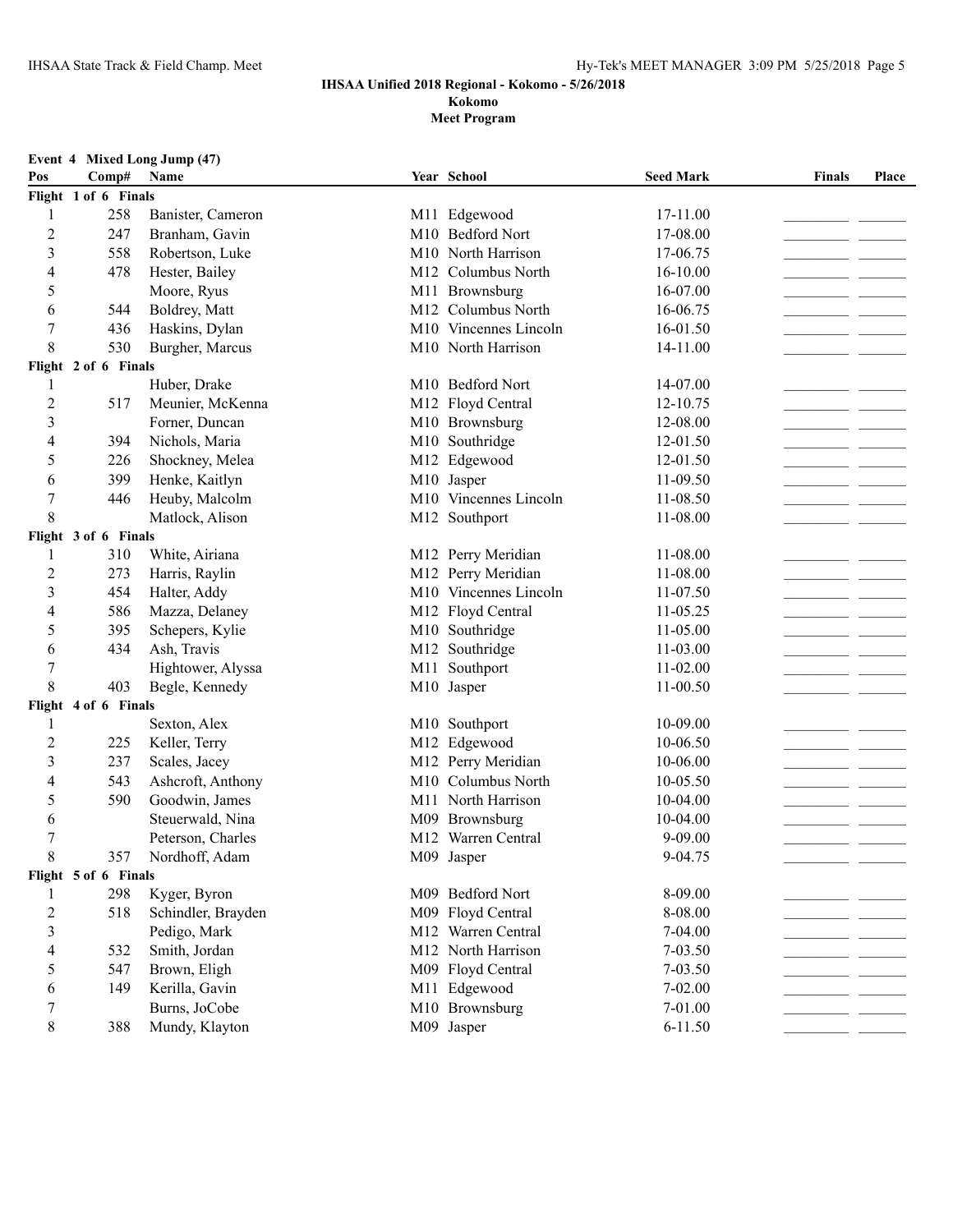**Kokomo**

|                  |                             | Flight 6 of 6 Finals(Event 4 Mixed Long Jump (47)) |     |                                |                  |               |       |
|------------------|-----------------------------|----------------------------------------------------|-----|--------------------------------|------------------|---------------|-------|
| 1                |                             | Miller, Gilbert                                    |     | M <sub>10</sub> Warren Central | 6-01.50          |               |       |
| $\overline{2}$   | 585                         | Farrell, Ryan                                      | M11 | Columbus North                 | $5 - 00.00$      |               |       |
| 3                | 367                         | Garrison, Zackary                                  | M11 | Southridge                     | 4-01.75          |               |       |
| 4                |                             | Gegner, Matthew                                    |     | M11 Warren Central             | $3 - 10.00$      |               |       |
| 5                | 168                         | Hendrix, Hannah                                    |     | M11 Perry Meridian             | $3 - 05.00$      |               |       |
| 6                |                             | Ivy, Alyssa                                        |     | M09 Southport                  | $3 - 04.00$      |               |       |
| 7                | 447                         | Owens, Dryden                                      |     | M11 Vincennes Lincoln          | $3 - 04.00$      |               |       |
|                  | Event 5 Mixed Shot Put (48) |                                                    |     |                                |                  |               |       |
| Pos              | Comp#                       | Name                                               |     | Year School                    | <b>Seed Mark</b> | <b>Finals</b> | Place |
|                  | Flight 1 of 6 Finals        |                                                    |     |                                |                  |               |       |
| 1                | 317                         | Jackson, Samuel                                    |     | M12 Bedford Nort               | 45-01.50         |               |       |
| $\overline{c}$   | 397                         | Combs, Evan                                        |     | M11 Vincennes Lincoln          | 44-07.00         |               |       |
| 3                | 465                         | Hopf, Gavin                                        |     | M10 Jasper                     | 41-11.00         |               |       |
| 4                |                             | Faulkner, Coltin                                   |     | M12 Southport                  | 41-08.00         |               |       |
| 5                | 435                         | Hurt, Jacob                                        |     | M11 Southridge                 | 41-01.00         |               |       |
| 6                | 427                         | Chatman, Antwan                                    |     | M12 Jasper                     | 40-01.00         |               |       |
| 7                |                             | Moore, Ryus                                        |     | M11 Brownsburg                 | 39-06.00         |               |       |
| 8                | 274                         | Hagemeier, Brennan                                 |     | M11 Perry Meridian             | 39-03.50         |               |       |
|                  | Flight 2 of 6 Finals        |                                                    |     |                                |                  |               |       |
| 1                | 596                         | Greenlee, Davin                                    |     | M12 Columbus North             | 38-09.00         |               |       |
| $\overline{c}$   | 469                         | Murphy, Devin                                      |     | M11 Southridge                 | 38-01.00         |               |       |
| 3                | 545                         | Algee, Noah                                        |     | M11 Columbus North             | 37-04.00         |               |       |
| 4                | 479                         | Kirk, Dalton                                       |     | M10 Columbus North             | 36-05.50         |               |       |
| 5                | 446                         | Heuby, Malcolm                                     |     | M10 Vincennes Lincoln          | 34-02.00         |               |       |
| 6                |                             | Tracy, Justin                                      |     | M11 Southport                  | 33-03.00         |               |       |
| $\overline{7}$   |                             | Burns, JoCobe                                      |     | M10 Brownsburg                 | 32-10.00         |               |       |
| 8                | 298                         | Kyger, Byron                                       |     | M09 Bedford Nort               | 32-03.50         |               |       |
|                  | Flight 3 of 6 Finals        |                                                    |     |                                |                  |               |       |
| 1                |                             | Pedigo, Mark                                       |     | M12 Warren Central             | 31-11.00         |               |       |
| $\overline{c}$   | 393                         | Miller, Tristen                                    |     | M12 Southridge                 | 30-06.00         |               |       |
| 3                | 550                         | Yochum, Ryan                                       |     | M12 Floyd Central              | 29-05.00         |               |       |
| 4                | 559                         | Walton, Zachariah                                  |     | M12 North Harrison             | 28-02.00         |               |       |
| 5                | 599                         | Schuley, Evan                                      |     | M09 Floyd Central              | 26-01.00         |               |       |
| 6                | 499                         | Scott, Zachary                                     |     | M12 North Harrison             | 26-00.00         |               |       |
| 7                |                             | Copeland, Jack                                     |     | M10 Brownsburg                 | 25-08.00         |               |       |
| 8                | 455                         | Johnson, Reece                                     |     | M09 Vincennes Lincoln          | 25-06.00         |               |       |
|                  | Flight 4 of 6 Finals        |                                                    |     |                                |                  |               |       |
| 1                | 208                         | Birge, Damon                                       |     | M12 Perry Meridian             | 25-04.00         |               |       |
| $\boldsymbol{2}$ | 546                         | Ashcroft, Devin                                    |     | M11 Columbus North             | 25-01.50         |               |       |
| 3                | 319                         | Alexander, Mackenzi                                |     | M12 Edgewood                   | 24-05.00         |               |       |
| 4                |                             | McDonald, Daniel                                   |     | M10 Southport                  | 23-11.00         |               |       |
| 5                | 286                         | Siedl, Kaiti                                       |     | M12 Bedford Nort               | 23-02.00         |               |       |
| 6                | 400                         | Herzog, Summer                                     |     | M12 Jasper                     | 21-09.00         |               |       |
| 7                | 466                         | Klem, Dylan                                        |     | M12 Jasper                     | 21-07.00         |               |       |
| 8                | 332                         | Bryant, Emma                                       |     | M11 Perry Meridian             | 21-01.50         |               |       |